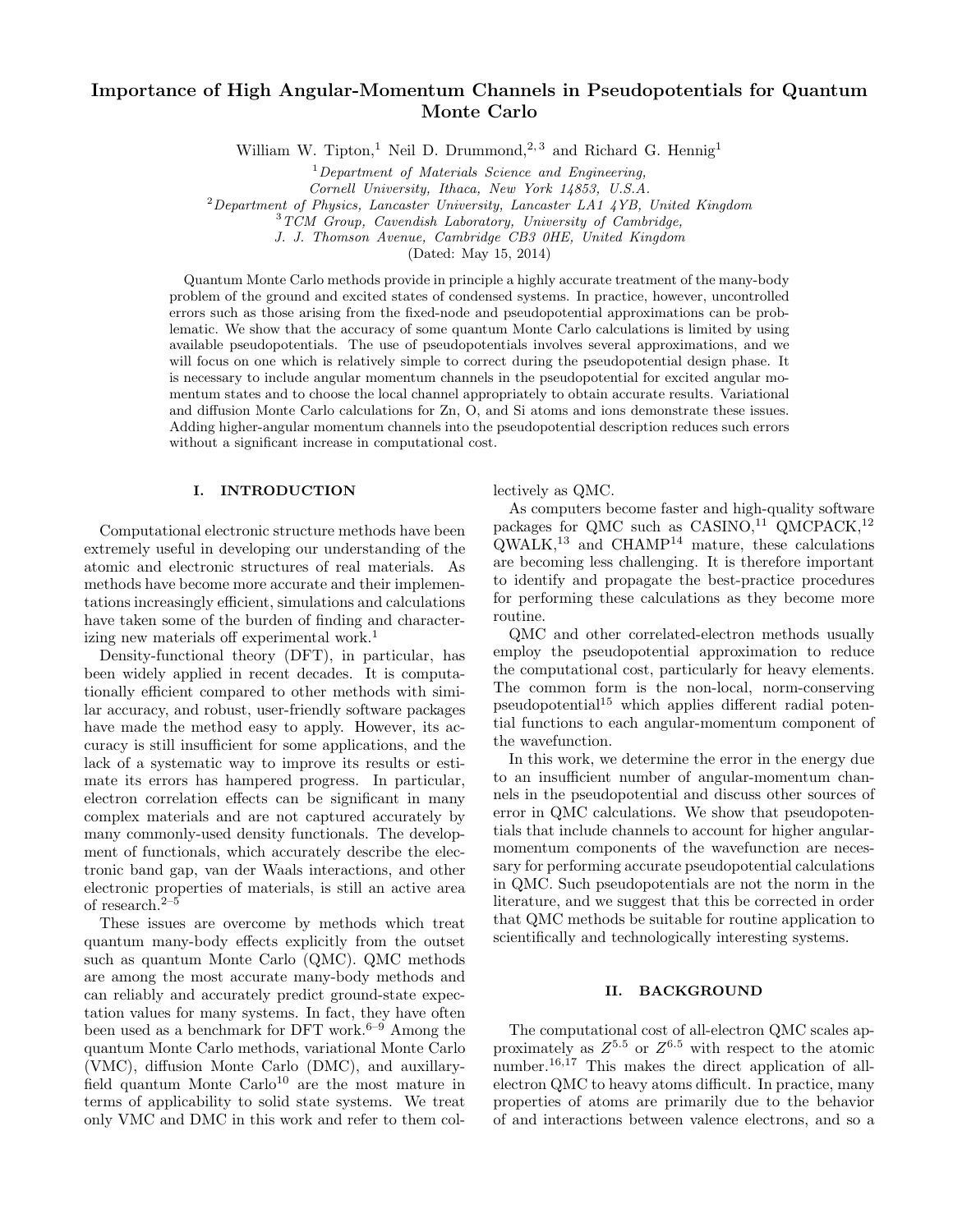pseudopotential approximation is commonly used to remove core electrons from the calculation and reduce the necessary computational effort.

Modern pseudopotentials are non-local in the sense that they act differently on distinct angular-momentum components of the wavefunction. This is necessary to accurately capture the effects of the nucleus and core electrons on the valence electrons, since the pseudopotential not only represents the effective electrostatic potential but also enforces orthogonality of valence orbitals to lower-energy states of the same angular momentum.

Of course, there is no clear distinction between core and valence electrons in many-body methods as the electrons are indistinguishable particles. Thus, the pseudopotential approximation does require neglecting exchange and correlation interactions between the valence and removed core electrons as well as that between the core electrons themselves. These errors are not explicitly accounted for in the calculations. However, the core-core interactions largely cancel out when considering energy differences, and the core-valence interactions may be kept small by a choice of core size which leads to significant spatial separation between the core and valence electron densities. These techniques may be able to produce results as accurate as all-electron calculations.<sup>17</sup> Additionally, the use of core-polarization potentials can account for some core-valence correlations.<sup>18–20</sup>

To introduce non-local pseudopotentials in QMC, the electron-ion potential of any given atom is divided into a local potential,  $\hat{V}_{\text{loc}}$ , and a nonlocal potential operator,  $\hat{V}_{\text{nl}}$ . The local potential is applied to the whole wavefunction, and the nonlocal corrections account for the differences between the local potential and the potentials that should be seen by each angular-momentum component of the wavefunction:

$$
\hat{V}_{\text{loc}} + \hat{V}_{\text{nl}} = \sum_{i=1}^{N_{\text{el}}} V_{\text{loc}}^{\text{ps}}(r_i) + \sum_{i=1}^{N_{\text{el}}} \hat{V}_{\text{nl},i}^{\text{ps}}.
$$
 (1)

The nonlocal potential operator  $\hat{V}_{nl,i}^{ps}$  acts on a function  $f(\mathbf{r}_i)$  by

$$
\hat{V}_{\text{nl},i}^{\text{ps}} f(\mathbf{r}_i) = \sum_{l,m} V_{\text{nl},l}^{\text{ps}}(r_i) Y_{lm}(\Omega_i) \int_{4\pi} Y_{lm}^*(\Omega_i') f(\mathbf{r}_i') d\Omega_i',\tag{2}
$$

where the angular integral in the operator projects the wavefunction onto spherical harmonics. The  $V_{\text{nl},l}^{\text{ps}}(r)$  are functions of only the electron-nuclear distance  $r$  and account for the difference between the desired l-dependent potential and the local channel. The local potential, or local channel,  $V_{\text{loc}}^{\text{ps}}(r)$ , is by convention chosen to be the exact potential associated with one of the angularmomentum components, so the sum in Eq. (2) need not include this local component.<sup>6</sup>

The choice of local channel itself is arbitrary but is often chosen for convenience during the pseudopotential design process. In particular, judicious choice of the local channel is often necessary to avoid the problem of ghost states which can arise due to the Kleinman-Bylander transformation.<sup>21</sup> The same choice of local channel that is suitable for that transformation may not be optimal with regards to accuracy of QMC calculations.<sup>22</sup>

In an independent electron theory such as Hartree-Fock or DFT, atomic wavefunctions are composed of some number of the lowest-energy single-particle orbitals. For example, in these frameworks, the electronic configuration of an oxygen atom may be written as  $1s^2 2s^2 2p^4$ . Notice that this wavefunction contains no angular-momentum components above  $l = 1$ . Thus, a non-local pseudopotential in the above form which acts on these single-atom wavefunctions need not include terms  $V_{\text{nl},l}^{\text{ps}}$  for  $l > 1$  if it is to be used to calculate ground-state atomic properties using a one-electron theory.

The situation is not so simple in the case of solids and other extended systems where bonding changes the wavefunctions in a way that effectively introduces higher angular-momentum components. Indeed, in the case of systems such as bulk Si and other second row elements, wavefunctions with higher angular-momentum character will be present. In this case, it may be necessary to use a pseudopotential with a d-channel, even at the DFT level (especially in the high-pressure regime). However, these errors often cancel when considering energy differences and are frequently neglected in practice.<sup>23,24</sup>

In QMC and other correlated-electron methods, excitations of the wavefunction into higher angular-momentum states arise immediately, i.e., even for isolated atoms. In VMC, wavefunctions may be represented by the product of a Slater determinant of single particle orbitals and the so-called Jastrow factor. The Jastrow is a positive function of inter-particle distances, and its purpose is to directly account for many-body correlation effects. Naturally, the VMC wavefunction is then no longer entirely composed of the lowest-order spherical harmonics. The situation in DMC and other correlated-electron methods is analogous.<sup>6</sup>

Notice from Eq. (1) that, in the absence of a pseudopotential channel to deal with the higher-angular momentum components of the wavefunction, these components simply feel the local channel. This is incorrect and may be drastically so, especially in the case where the local channel was designed to enforce orthogonality to the lower-energy orbitals with a particular angular momentum. This can lead to sizable errors in total energy calculations.

Now, this effect is not a particularly surprising one and certainly has been understood by some in the densityfunctional theory community since the beginnings of the use of pseudopotentials in that field (see, for example, Ref. 25). However, inclusion of so-called higher angularmomentum channels is not the normal practice in the development of potentials for use with QMC.

There are a limited number of pseudopotential types available for use with QMC. The application of projectoraugmented waves<sup>26</sup> or ultra-soft pseudopotential<sup>27</sup> tech-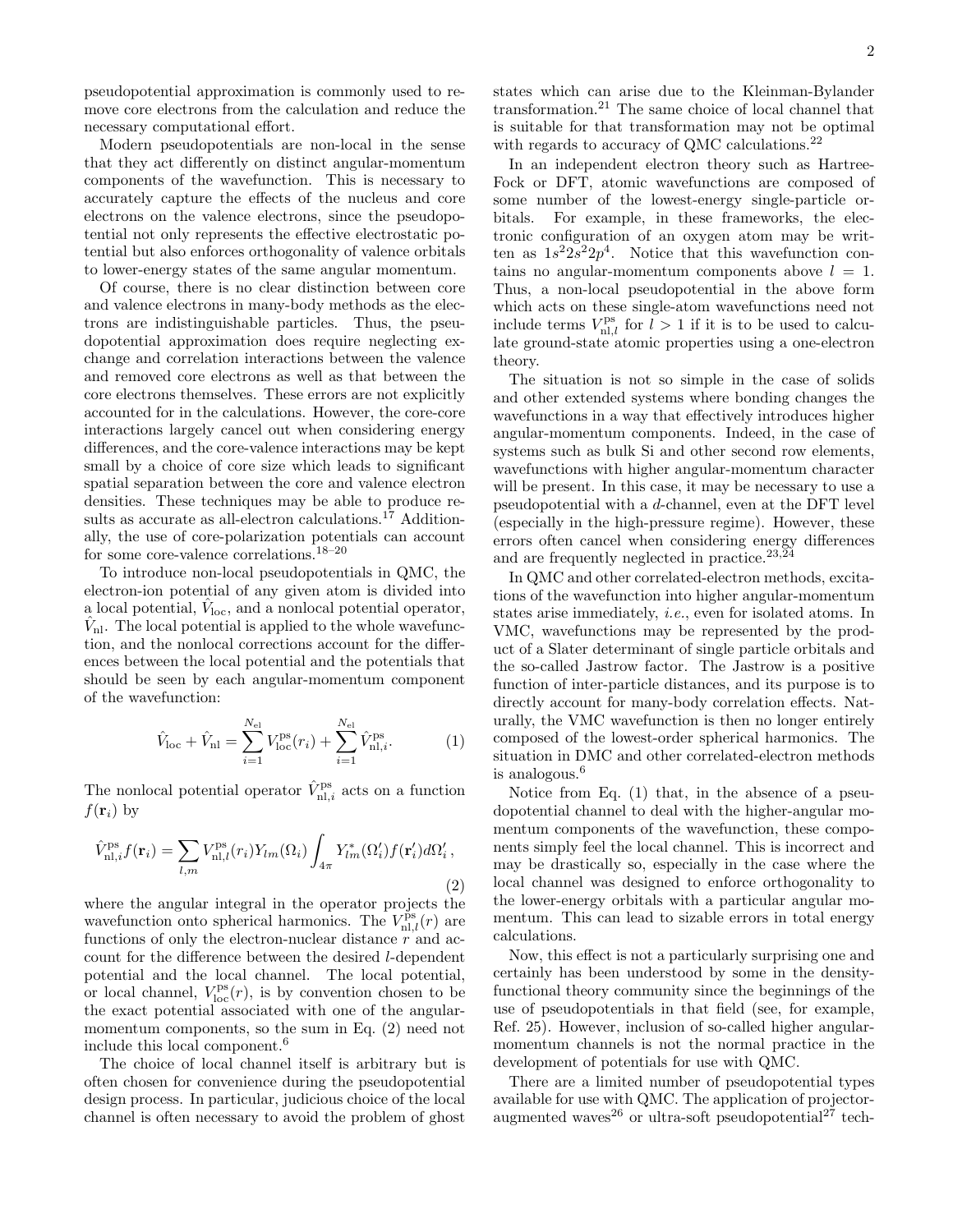|    | Standard |          | Augmented  |              |
|----|----------|----------|------------|--------------|
|    | Channels | Local    | Channels   | Local        |
|    | s, p     | s or p   | s, p, d    | s or p       |
| Si | s, p     | s or p   | s, p, d    | $s$ or $p$   |
| Zn | s, p, d  | s or $d$ | s, p, d, f | s, d, or $f$ |

niques in QMC is currently not feasible since the DMC operators for the projectors and the augmentation charge are unknown, but a number of semi-local pseudopotentials have been developed with QMC applications in mind. Greeff et al. developed a carbon pseudopotential which included  $s$ - and  $p$ -channels.<sup>28</sup> Ovcharenko et al. applied a similar methodology to produce pseudopotentials for Be to Ne and Al to Ar with  $l_{\text{max}} = 1.29$  Burkatzki et al. present potentials for many of the main group elements<sup>30</sup> and for the 3d transition metals.<sup>31</sup> Their Si and Zn potentials have 3 channels, and their O potential has 2. These authors all cite the rule of thumb that  $l_{\text{max}}$  should be at least as high as the highest angularmomentum component in the atomic core. Trail *et al.* developed a variety of pseudopotentials for all elements from H to Hg. These all have exactly 3 channels and are associated with the CASINO code which, until recently, only supported pseudopotentials with exactly 3 channels.<sup>32</sup>

#### III. METHODOLOGY

We determine how the number of channels and the choice of local channel affects the energy for several atoms and ions. We compute the total energies and first and second ionization energies of the oxygen, silicon, and zinc atoms using several related pseudopotentials. These elements provide interesting test cases due to their varied electronic structures. Additionally, we are interested in the application of QMC methods to bulk semiconductors such as Si and ZnO.<sup>8,9</sup>

Hartree-Fock (HF) pseudopotentials were generated with the  $OPTUM$   $code^{33}$  using the Troullier-Martins (TM)<sup>34</sup> and Rappe-Rabe-Kaxiras-Joannopoulos  $(RRKJ)^{35}$  methods. HF has been found to be preferable to DFT for the generation of pseudopotentials for manybody methods. $2^8$  A singly ionized reference configuration was used, and a grid search over the design parameter space (including fitting method) was performed with the objective of minimizing error under the fitting theory for pseudopotential and all-electron valence energy levels for a set of test configurations. Some preference was given to softness of the potentials as well. In case that parameters corresponding to high angular momentum channels had no effect on the energies at the single particle level of theory, parameters were chosen identical to the next-



FIG. 1. (color online) Pseudopotentials for O, Si, and Zn.

highest channel. In the end, we used an RRKJ pseudopotential for oxygen and TM pseudopotentials for zinc and silicon. Mean absolute errors at the HF level were 7 meV, 10 meV, and 33 meV for the O, Si, and Zn fits, respectively.<sup>36</sup>

Table I lists the angular-momentum channels and the choice of local channel for each pseudopotential. For each element, we consider (i) pseudopotentials with the minimum number of channels (s and p for O and Si; s, p and d for Zn) and (ii) pseudopotentials that contain an additional angular-momentum channel (d for O and Si; f for Zn). We refer to the first set as standard pseudopotentials and the second as augmented. For the local channel, we consider the s and p channels for O and Si and the s, d or f channels for Zn. One (augmented) pseudopotential was fit for each element, and then appropriate channels removed to obtain the standard versions. The choice of local channel can be delayed until the energy calculation. This results in the 13 pseudopotentials listed in Table I.

Figure 1 shows the distance dependence of the angular momentum channels for the various pseudopotentials. For Si and Zn, we confirmed that the pseudopotentials accurately describe the lattice parameters of the ground state crystal structure and for O, we confirmed that the pseudopotential reproduces the dimer bond length at the DFT level.

QMC calculations were performed using the CASINO code.<sup>11</sup> We implemented support for pseudopotentials with an arbitrary number of angular-momentum chan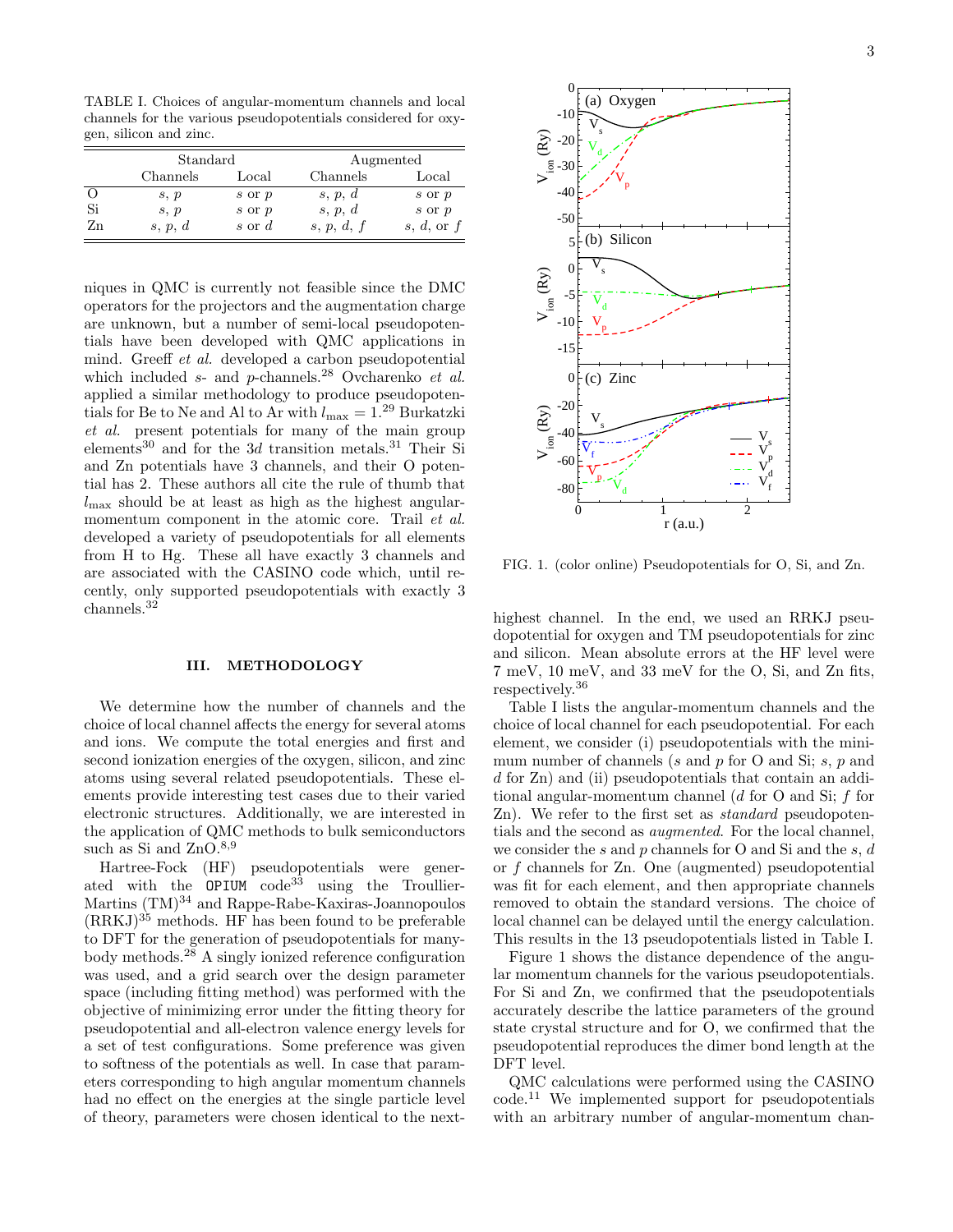nels in CASINO. Total energy calculations are performed on the 9 isolated ions with each of the applicable pseudopotentials. Our Slater-Jastrow trial wavefunctions consisted of a Jastrow factor multiplying a linear combination of Slater determinants of single-particle orbitals. The minimum number of Slater determinants was chosen to account for the correct spin groundstates of the atoms and ions; a single determinant was sufficient for the case of  $O^+$ ,  $Si^{2+}$ ,  $Zn^0$ ,  $Zn^+$ , and  $Zn^{2+}$ , while three determinants were required for  $O^0$ ,  $O^{2+}$ ,  $Si^0$ , and  $Si^+$ . The single-particle orbitals were generated using the PWSCF code<sup>37</sup> with the B3LYP exchange-correlation functional<sup>38</sup> and for efficiency were expressed in a Bspline basis.<sup>39,40</sup> Plane-wave cutoffs of 70 Ry for oxygen and silicon and 100 Ry for zinc were used to converge the total energies to 2 meV. Occupancies were fixed so that the wavefunctions have the correct symmetry.

The Jastrow factor is a non-negative function of inter-particle distances and includes two-body electronelectron and electron-nucleus and three-body electronelectron-nucleus terms as implemented in CASINO.<sup>41</sup> Parameters were added to the Jastrow factor of the trial wavefunction gradually during its optimization. The Jastrow parameters were optimized using variance min $imization<sup>42</sup>$  followed by energy minimization in the final step.<sup>43</sup> The backflow transformation<sup>44</sup> was not found to provide any significant benefit in these cases. Trial wavefunctions were evaluated by their mean energy plus three times the statistical error in the energy, following Ref. 45.

Several additional details of our VMC calculations are noteworthy. First, the integral in Equation (2) is performed on a spherical grid in real space. This integration mesh must be chosen to be sufficiently dense to accurately calculate the contributions to the energy from higher angular-momentum components of the wavefunction and thus evaluating the effects which are the focus of this paper. Secondly, it is the default behavior of the CASINO code that the non-local contributions to the energy are assumed constant and are not recalculated during a variance minimization step. In many systems, this improves the runtime of the algorithm significantly while still giving good results  $\frac{1}{2}$  in some cases it actually improves the performance of the variance minimization. However, as we will see, the non-local contributions are significant in many of our calculations. We found it necessary in many cases to recalculate the non-local contributions to the energy at each step of the optimization to ensure the stability of the optimization process during Jastrow optimization.

Our DMC calculations were performed using the pseudopotential locality approximation.<sup>46</sup> For each system, we performed at least  $256 \cdot 10^6$  steps with a target population of 2, 000 walkers. We carried out the DMC calculations using a time steps of 0.0025 and 0.01  $\text{Ha}^{-1}$  and extrapolated the DMC results to a zero time step, obtaining corrections to the total energies of less than 1, 9, and 25 meV in the total energies and 1, 6, and 6 meV in the ionization energies for Si, O, and Zn, respectively.



FIG. 2. (color online) Total VMC energy in Hartree and statistical error in the energy of each species with respect to each Hamiltonian. Pseudopotentials are denoted according to the choice of local channel and as 'aug' if they are augmented with an additional channel or 'std' otherwise.



FIG. 3. (color online) Total DMC energy in Hartree and statistical error in the energy of each species with respect to each Hamiltonian. Pseudopotentials are labeled as in Fig. 2.

Finally, atomic ionization energies are simply differences between the total energies of the appropriate species.

#### IV. RESULTS AND DISCUSSION

Figures 2 and 3 show the energies for each ionpseudopotential combination for VMC and DMC, respectively. The error bars indicate only the statistical uncertainties in the energies associated with the QMC calculations. First, it is important to notice the scale of the axes. The magnitude of variation in the total energies differs between the three elements; for Si, it is on the order of milli-Hartrees, while for Zn, it is on the order of tenths of Hartrees, with oxygen falling in between.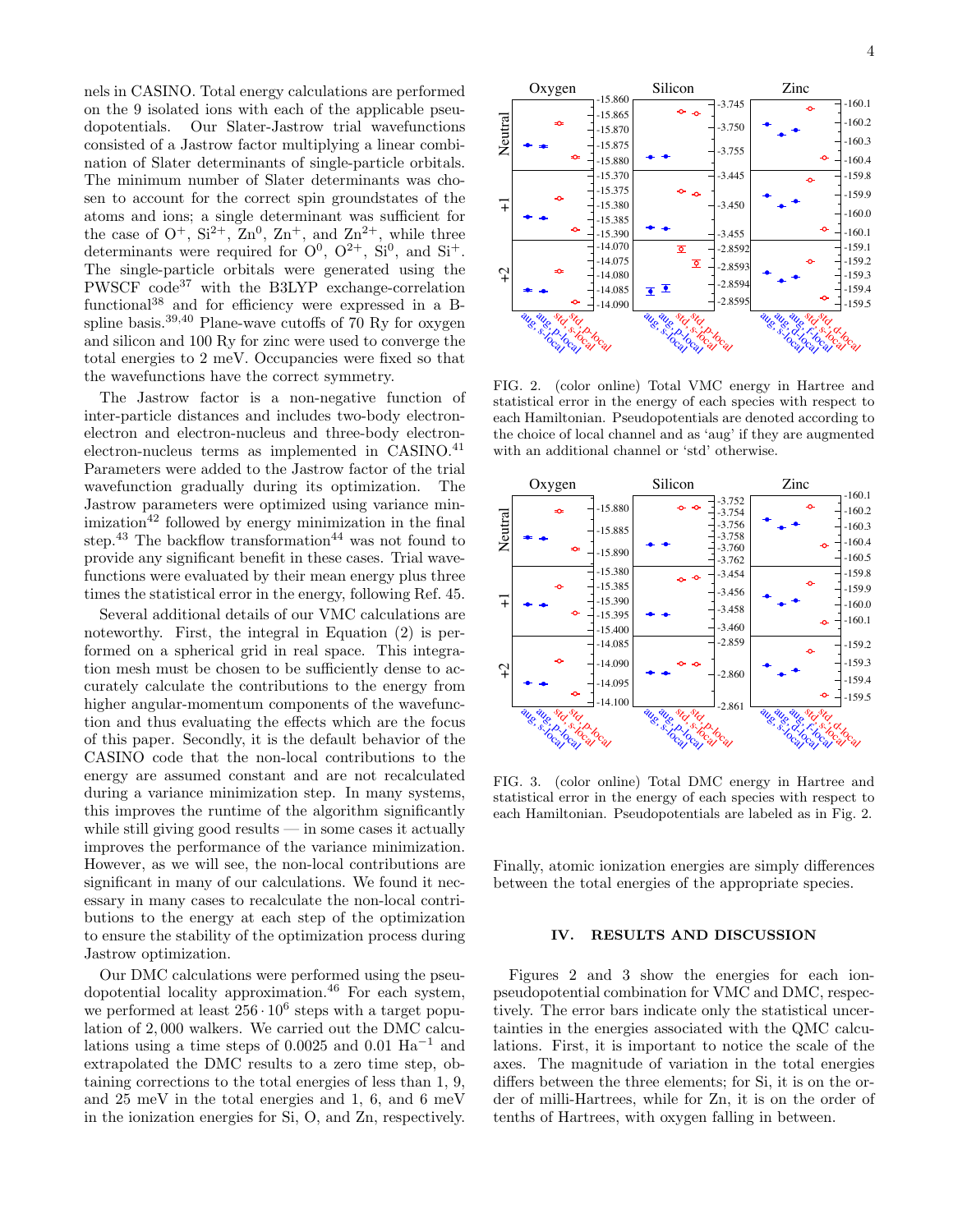The VMC and DMC total energies for the different choices of pseudopotentials and local channels exhibit similar trends. The energies for the different choices of local channels of the augmented pseudopotential (the two or three left-most filled data points in each panel) agree significantly better with each other, than for the case of the standard pseudopotentials. That is, for the standard pseudopotentials the choice of local channel has a large effect on the total energy since the higher angular components of the wavefunction see that local channel. When using the augmented potentials, more of the wavefunction sees the correct potential, and the choice of local channel has less effect on the result of the calculation.

If we take the calculations with augmented potentials to indicate the correct result, we can understand the errors in the other total energies in terms of which potentials are applied to certain components of the wavefunction. Focus on the channel associated with augmentation for each species in Figure 1, i.e. on the d-channel for O and Si, and on the f-channel for Zn. In each case, the s-channel is more repulsive, and the p-channel more attractive over much of their domains. Thus, we expect that calculations in which high angular momentum components of the wavefunction incorrectly see the s-channel to be too high in energy. Indeed these data points (which are the second right-most point in each frame of the total energy plots) exhibit this trend in the case of O and Zn. Similarly, the right-most data point in each frame corresponds to a calculation wherein any higher l component of the wavefunction sees the d-channel, and these results are erroneously low in energy. Even the residual differences between the energies calculated using the augmented potentials follow this trend. This is indicative of small amounts of yet-higher l character in the wavefunctions.

To understand the importance of virtual excitations that might be present in the many-body ground state of each of the species we consider the excitation energies for these atoms and ions to higher angular momentum states. Table II lists the measured lowest energy excitation to a higher angular-momentum state for each of the three atoms for the various charge states. $47-50$  The excitation energies of these states increase with the level of ionization. Additionally, as expted the d levels are relatively high in oxygen but low in silicon. The f levels in Zn trend in between. Thus, we expect that the effects of the choice of local channel on the total energy will be more pronounced for the neutral species relative to the positive ones and for silicon relative to oxygen. Indeed,

TABLE II. Lowest-energy excitations in eV to higher-l states for each species from experiment.  $47-50$ 

| <b>Species</b> | 0     | Si    | Zn    |
|----------------|-------|-------|-------|
| Neutral        | 12.08 | 5.86  | 8.53  |
| Singly-Ionized | 28.7  | 9.84  | 14.54 |
| Doubly-Ionized | 40.23 | 17.72 | 31.9  |



FIG. 4. Comparison of the ionization energies in eV for oxygen, silicon and zinc in DFT, VMC and DMC for the different choices of pseudopotential with experimental values.<sup>50</sup> As described in the text, all-electron, single-determinant DMC results are in much better agreement with experiment.

for the silicon species, the decreasing significance of the extra channel with increasing charge is clear. This effect is less readily apparent in oxygen and zinc data and is likely obscured by correlation effects. This effect, due to the lower excitation energies here, has implications not only for the atomic wavefunctions. Lower-energy excited states of the atoms and ions are more likely to participate in bonding in molecules and solids, and it is important to design pseudopotentials to account for that.

Figure 4 shows the first and second ionization energies for each element. For all three elements, the use of the augmented pseudopotentials improves the accuracy of DMC for the first and second ionization energies. Furthermore, in all cases the DMC ionization energies are less sensitive to the choice of local channel for the augmented pseudopotentials than for the standard pseudopotentials. The magnitude of errors in our ionization energies are comparable with other DMC pseudopotential results in the literature (see for example Refs. 10, 20, 31, and 51). As a check, we performed an allelectron, single-determinant DMC calculation of an isolated oxygen atom with a Slater-Jastrow trial wavefunction and obtained an ionization energy of 13.611(7) eV, in very close agreement with the experimental value of  $13.618054(7)$  eV.<sup>50</sup>

For O and Si we compare the accuracy of our DMC pseudopotentials calculations for the 1st ionization with all-electron CCSD(T) calculations using the aug-ccpVQZ basis set.<sup>52</sup> The experimental ionization energies of O and Si are 13.529 and 8.123 eV, respectively. The deviations from the experimental values for oxygen and silicon are 0.09 eV and 0.03 eV, respectively, for the allelectron CCSD(T) method and 0.14 and 0.03 eV, respectively, for the pseudopotential DMC calculations using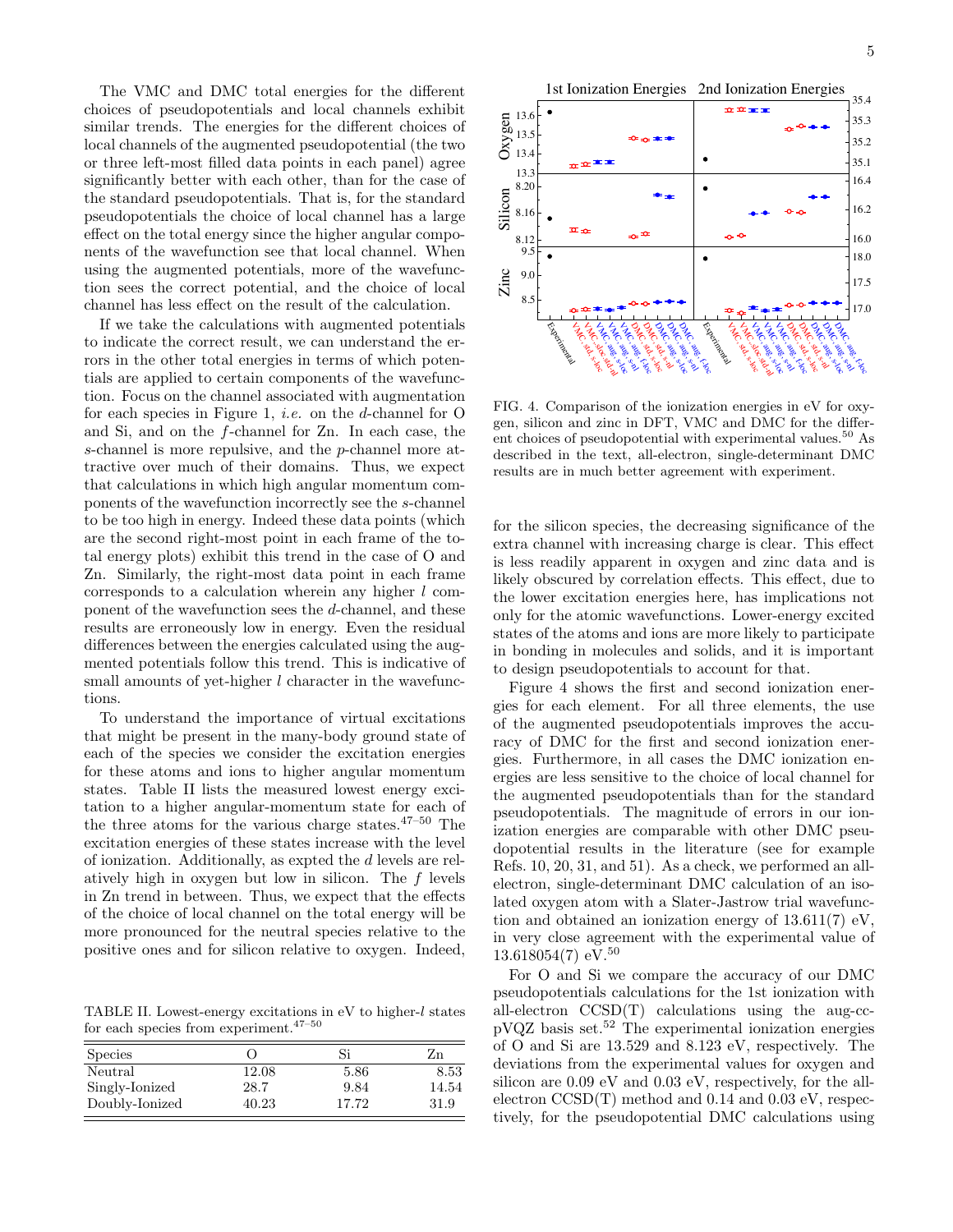the augmented potentials and the highest angular momentum channel as the local channel. This close agreement indicates not only the accuracy and usefulness of the optimized pseudopotentials for O and Si but also that the neglect of core-polarization and relaxations as well as core-valence correlations for these atoms has a small effect on the ionization energies.

For the case of Zn, we observe significantly larger errors of about 1 eV for the 1st and 2nd ionization energy. Several sources of errors may explain the deviation of our pseudopotential results from experimental values. We calculated spin-orbit corrections to the total energies at the DFT level and found that they largely cancel in the ionization energies, resulting in corrections too small to account for the observed differences in the ionization energies between QMC and experiment (less than 3 meV for O and less than 1 meV for Zn).

The pseudopotential approximation itself leads to several errors other than those focused on in this paper. By removing explicit treatment of core electrons from the calculation, we neglect correlations between the core and valence electrons. This is minimized but not altogether eliminated by designing pseudopotentials so that the core and valence electrons are spatially separated. The corevalence correlation may be particularly important for the case of zinc where the 3d valence electron states have sizable spatial overlap with the 3p core electron states and may explain the large errors in the ionization energies there. However, the magnitude of corrections obtained using published core-polarization potentials $32$  was negligible.

Pseudopotential calculations for Sc and Ti using smallcore pseudopotentials by Burkatzki et al. resulted in DMC ionization energies up to 0.4 eV above the experimental value, indicating that including the 3p states in the valence somewhat improves the accuracy. However, calculations of the ionization energies for the same pseudopotential using CCSD(T), a many-body quantum chemistry method, resulted in significantly improved ionization energies compared to DMC, indicating that it is not the pseudopotential approximation but the fixednode approximation that may be the dominant source of errors in their case.<sup>31</sup>

Evaluation of the pseudopotentials in DMC is subject to the locality approximation<sup>46</sup> used in this work or the lattice-regularized method by Casula.<sup>53</sup> Pozzo and Alf $e^{54}$  found that, in magnesium and magnesium hydride, the errors of the locality approximation and the latticeregularized method are comparably small, but that the lattice-regularized method requires a much smaller DMC time step. We calculated oxygen ionization energies using the lattice-regularized method of Casula and found the results changed by less than 30 meV.

In addition to the pseudopotential approximation, a second primary source of errors in our O and Zn ionization energies at the DMC level arises from the fixed-node approximation. Fixed node errors can be eliminated by providing an initial trial wavefunction with correct nodal



<sup>s</sup>td, std, p<br>p:/s<sup>. j</sup>d, p<br>af<sup>oc</sup>al std

Neutral

 $\overline{+}$ 

 $\, \mathfrak{J} \,$ 

sta<sup>sta</sup><br>p: s: 10:10<br>e1 s: 10:

ps ps augus

FIG. 5. (color online) Variance in local energy in atomic units and associated statistical error of each VMC calculation. Hamiltonians are labeled as in Figure 2.

ps ps augus

structure. Variances in the local energy for each VMC calculation are shown in Fig. 5. Eigenstates of the Hamiltonian have zero variance, and higher variances typically indicate a worse approximation of the ground-state wavefunction. High variances can originate from poor singleparticle orbitals or from difficulty optimizing the parameters of the Slater-Jastrow trial wavefunctions and are indicative of poorly-optimized variational wavefunctions.

Figure 5 indicates that our optimized trial wavefunctions are best for Si and increasingly worse for O and Zn. For silicon, our variational Slater-Jastrow were welloptimized as evidenced by the low variance in the local energy. The fixed node error is correspondingly small, and we see that the choice of local channel and inclusion of higher angular momentum channels has a clear bearing on the accuracy of calculated ionization energies. In the case of oxygen and zinc, the effect of these pseudopotential design choices on our results was swamped by other issues which made it difficult to obtain good trial wavefunctions at the VMC level.

A possible reason for the trouble in optimizing a Slater-Jastrow wavefunction for Zn stems from the poor description of the 3d-levels of the zinc atom in DFT. Semilocal functionals are known to place the 3d level of the Zn atom significantly too high.55,56 This results in an incorrect description of the d-channel of the pseudopotential and of the 3d-orbital in the trial wave function which is reflected in both the large energy variance and large deviation of the QMC ionization energy from experiment. Each of these issues could lead to suboptimal VMC trial wavefunctions and then, by way of the fixed-node approximation, to errors in the DMC results.

ste<sup>ste</sup>d<br>Local sto<br>A-d-d-local

ps of spall<br>p: local augus<br>le le local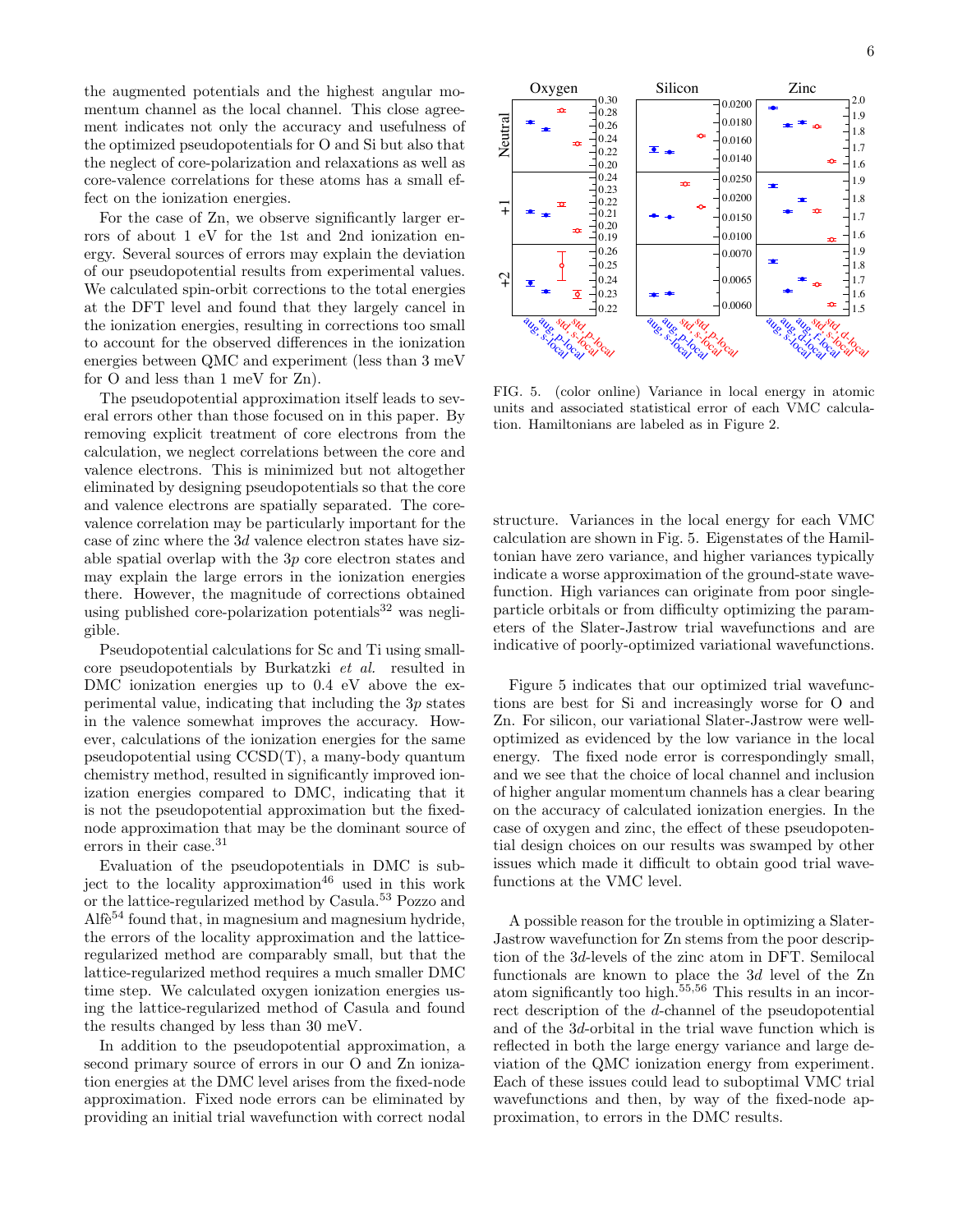## V. CONCLUSIONS

In this paper, we have shown that pseudopotentials which include channels to account for higher angularmomentum components of the wavefunction are necessary for performing accurate pseudopotential calculations in QMC. For O, Si and Zn, we determined how the number of angular-momentum channels and the choice of local channel in the pseudopotential affects the total energy and ionization energies of these atoms in QMC. We find a sizable error in the total energies for any choice of local channel when the pseudopotentials do not include at least one additional angular-momentum channel above the highest angular-momentum component of the ground state wavefunction of the atom. This is because, contrary to single-electron mean-field methods such as DFT and HF, atomic ground state wavefunctions in correlated-electron methods include higher angularmomentum character. These components effectively see the wrong potentials when using standard pseudopotentials.

This effect was demonstrated for the case of isolated ions where it is least severe. Because of the effect of bonding on the wavefunctions, this situation is expected to be more pronounced in the case of solids and molecules. Nonetheless it appears to be the dominant source of error in our calculated silicon ionization energies. In the case of zinc and oxygen, it has an effect of similar magnitude, but errors arising from the pseudopotential and fixed node approximations appear to dominate at the DMC level.

All-electron, single-determinant QMC methods ob-

- $1$  W. Kohn, Nobel Lectures, Chemistry 1996-2000 (1999).
- <sup>2</sup> V. I. Anisimov, F. Aryasetiawan, and A. I. Lichtenstein, J. Phys.: Condens. Matter 9, 767 (1997).
- <sup>3</sup> W. Kohn, Y. Meir, and D. E. Makarov, Phys. Rev. Lett. 80, 4153 (1998).
- 4 J. Heyd, G. E. Scuseria, and M. Ernzerhof, J. Chem. Phys. 118, 8207 (2003).
- $5$  M. Dion, H. Rydberg, E. Schröder, D. C. Langreth, and B. I. Lundqvist, Phys. Rev. Lett. 92, 246401 (2004).
- <sup>6</sup> W. M. C. Foulkes, L. Mitas, R. J. Needs, and G. Rajagopal, Rev. Mod. Phys. 73, 33 (2001).
- <sup>7</sup> E. R. Batista, J. Heyd, R. G. Hennig, B. P. Uberuaga, R. L. Martin, G. E. Scuseria, C. J. Umrigar, and J. W. Wilkins, Phys. Rev. B 74, 121102 (2006).
- <sup>8</sup> R. G. Hennig, A. Wadehra, K. P. Driver, W. D. Parker, C. J. Umrigar, and J. W. Wilkins, Phys. Rev. B 82, 014101 (2010).
- $9 \text{ W.}$  D. Parker, J. W. Wilkins, and R. G. Hennig, physica status solidi (b) 248, 267 (2011).
- <sup>10</sup> M. Suewattana, W. Purwanto, S. Zhang, H. Krakauer, and E. J. Walter, Phys. Rev. B 75, 245123 (2007).
- <sup>11</sup> R. J. Needs, M. D. Towler, N. D. Drummond, and P. L. Ros, J. Phys.: Condens. Matter 22, 023201 (2010).

tain very high accuracy and are systematically improvable through the use of multi-determinant wavefunctions. However, the pseudopotential approximation is often a practical necessity. Although QMC methods are becoming more widely used, they are still not routine, and best practices for obtaining reliable results are still evolving. Our results suggest that one such best practice is to include at least one channel in the pseudopotential above the highest angular-momentum component of the ground state wavefunction in single-particle methods. Additionally, this highest channel should be used as the local channel as it will generally be most similar to missing, yet-higher angular-momentum channels.

# VI. ACKNOWLEDGMENTS

The authors would like to thank John Trail and Richard Needs for helpful discussions. This research has been supported by the Cornell Center for Materials Research NSF-IGERT: A Graduate Traineeship in Materials for a Sustainable Future (DGE-0903653), by the National Science Foundation under Award Number CAREER DMR-1056587, and by the Energy Materials Center at Cornell (EMC2), funded by the U.S. Department of Energy, Office of Science, Office of Basic Energy Sciences under Award Number DE-SC0001086. This research used computational resources of the Texas Advanced Computing Center under Contract Number TG-DMR050028N and of the Computation Center for Nanotechnology Innovation at Rensselaer Polytechnic Institute.

- $12$  J. Kim, K. E. an J McMinis, B. Clark, J. Gergely, S. Chiesa, K. Delaney, J. Vincent, and D. Ceperley, "Qmcpack simulation suite," http://qmcpack.cmscc.org.
- <sup>13</sup> L. K. Wagner, M. Bajdich, and L. Mitas, J. Comput. Phys. 228, 3390 (2009).
- <sup>14</sup> C. F. Cyrus Umrigar, "Cornell-holland ab-initio materials package," http://pages.physics.cornell.edu/~cyrus/ champ.html.
- <sup>15</sup> D. R. Hamann, M. Schlüter, and C. Chiang, Phys. Rev. Lett. 43, 1494 (1979).
- $16$  D. M. Ceperley, J. Stat. Phys. 43 (1986).
- <sup>17</sup> B. L. Hammond, P. J. Reynolds, and J. William A. Lester, J. Chem. Phys. 87 (1987).
- $18$  W. Muller, J. Flesch, and W. Meyer, J. Chem. Phys. 80, 3297 (1984).
- <sup>19</sup> E. L. Shirley and R. M. Martin, Phys. Rev. B 47, 15413 (1993).
- $20\,$  Y. Lee and R. J. Needs, Phys. Rev. B 67, 035121 (2003).
- $^{21}$  X. Gonze, P. Käckell, and M. Scheffler, Phys. Rev. B  $\bf{41},$ 12264 (1990).
- <sup>22</sup> E. Luppi, H.-C. Weissker, S. Bottaro, F. Sottile, V. Veniard, L. Reining, and G. Onida, Phys. Rev. B 78, 245124 (2008).
- <sup>23</sup> D. R. Hamann, Phys. Rev. B 40, 2980 (1989).